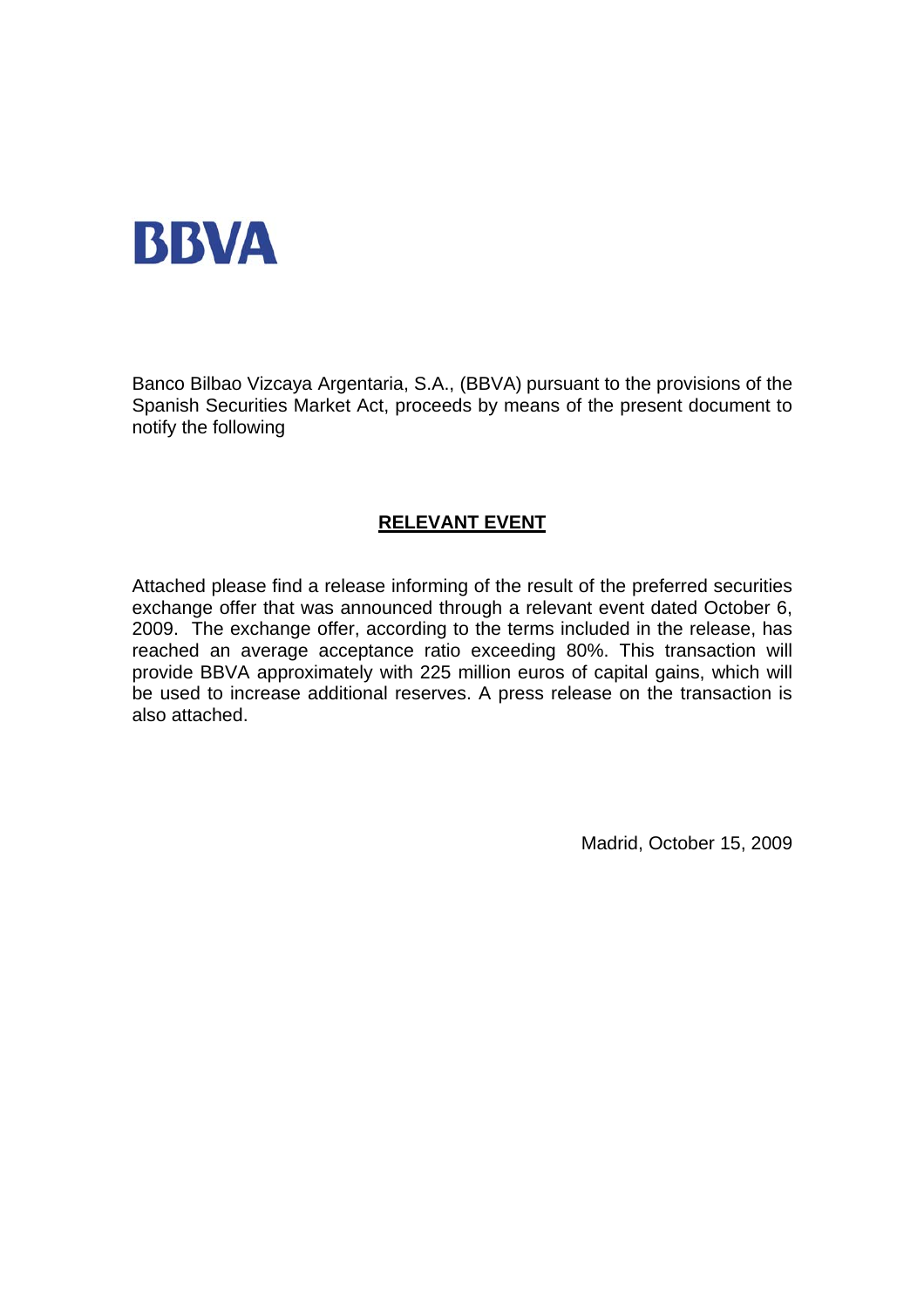#### **NOT FOR PUBLICATION, DISTRIBUTION OR RELEASE DIRECTLY OR INDIRECTLY IN, OR INTO, THE UNITED STATES OR ITALY OR TO ANY UNITED STATES OR ITALIAN PERSON (SEE "OFFER AND JURISDICTION RESTRICTIONS" BELOW)**

15 October 2009

### **BBVA INTERNATIONAL PREFERRED, S.A. UNIPERSONAL ANNOUNCES RESULTS OF EXCHANGE OFFERS FOR CERTAIN EXISTING EURO AND STERLING DENOMINATED TIER 1 HYBRID SECURITIES INTO NEW TIER 1 HYBRID SECURITIES**

On 5 October 2009, BBVA International Preferred, S.A. Unipersonal ("BBVA International Preferred"), a wholly owned subsidiary of Banco Bilbao Vizcaya Argentaria, S.A. ("BBVA"), invited holders of its three series of existing perpetual Euro and Sterling denominated Tier 1 hybrid securities described below (the "Existing Securities") to offer to exchange any and all of their Existing Securities for new Euro or Sterling denominated Tier 1 hybrid securities (the "New Securities") as described below (the "Exchange Offers").

The Exchange Offer Deadline in respect of the Existing Securities was 5:00 p.m. CET, 14 October 2009.

#### **BBVA International Preferred has accepted all Existing Securities validly tendered for exchange.**

As at the Exchange Offer Deadline, the aggregate participation rate for the Exchange Offers was 81% of the Existing Securities based on the aggregate liquidation preference. The individual participation rates for each issue of Existing Securities are described below. The aggregate liquidation preference of the Euro denominated New Security to be issued is €644,650,000 and the aggregate liquidation preference of the Sterling denominated New Security to be issued is £251,050,000.

Settlement of the New Securities is expected to take place on 21 October 2009.

| <b>Series and ISIN</b>   | <b>Distribution</b><br>Rate $(\% )$ | <b>Issue Amount</b> | <b>Call Date</b> | <b>Amount Accepted</b><br>for Exchange | <b>New Security</b>             |
|--------------------------|-------------------------------------|---------------------|------------------|----------------------------------------|---------------------------------|
| Series A<br>XS0229864060 | 3.798                               | €50,000,000         | 22/09/15         | $\bigoplus 64,470,000$                 | Euro New<br>Security            |
| Series B<br>XS0266971745 | 4.952                               | €00,000,000         | 20/09/16         | € 35,650,000                           | Euro New<br>Security            |
| Series D<br>XS0308305803 | 7.093                               | £400,000,000        | 19/07/12         | £368,800,000                           | <b>Sterling New</b><br>Security |

#### **The Existing Securities**

#### **The New Securities**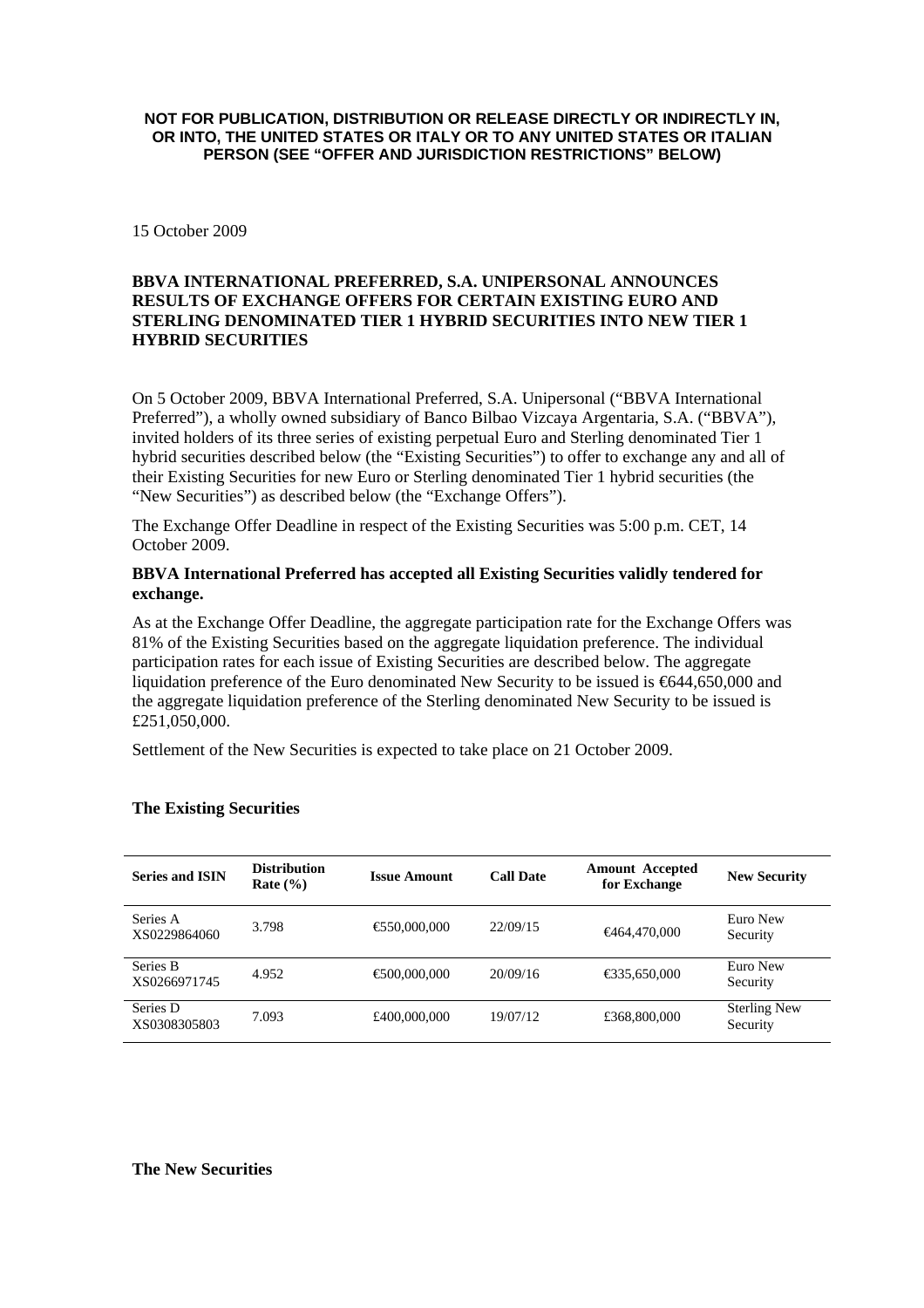| <b>Security</b>                    | <b>Series and</b><br><b>ISIN</b> | <b>Issuer</b>                             | <b>Issue</b><br>Amount | <b>Structure</b>                                                                                   | <b>Distributions</b>                                                |
|------------------------------------|----------------------------------|-------------------------------------------|------------------------|----------------------------------------------------------------------------------------------------|---------------------------------------------------------------------|
| Euro New<br>Security               | Series E<br>XS0457228137         | <b>BBVA</b><br>International<br>Preferred | €644,650,000           | Perp NC5 Fixed/Floating Rate<br>Non-Cumulative Perpetual<br><b>Guaranteed Preferred Securities</b> | Fixed Rate: 8.5%<br><b>Floating Rate:</b><br>$3m$ Euribor + 574 bps |
| Sterling<br><b>New</b><br>Security | Series F<br>XS0457234291         | <b>BBVA</b><br>International<br>Preferred | £251,050,000           | Perp NC5 Fixed/Floating Rate<br>Non-Cumulative Perpetual<br><b>Guaranteed Preferred Securities</b> | Fixed Rate: 9.1%<br><b>Floating Rate:</b><br>$3m$ £Libor + 570 bps  |

The complete terms and conditions of the Exchange Offers are set forth in an Exchange Offer Memorandum dated 5 October 2009 (including the Preliminary Prospectus relating to the New Securities annexed thereto) that has been sent or has been made available to eligible holders of Existing Securities at their request.

# **Additional Information**

The Exchange Offer Memorandum may be obtained by eligible persons from the Tax Certification and Exchange Agent, Acupay System LLC, at www.acupay.com/BBVAexchange or [mmercedes@acupay.com](mailto:mmercedes@acupay.com) or +44-(0)-207-382-0340.

Morgan Stanley & Co. International plc. (the "Lead Dealer Manager"), and Banco Bilbao Vizcaya Argentaria, S.A. (the "Co-Dealer Manager") are acting as dealer managers for the Exchange Offers. Questions regarding the Exchange Offers may be directed to Morgan Stanley, Liability Management Group at  $+44-(0)-20-7677-5040$ , or to Acupay System LLC, at  $+44-(0)-$ 207-382-0340.

THIS PRESS RELEASE IS NOT AN OFFER OF SECURITIES FOR SALE IN THE UNITED STATES. SECURITIES MAY NOT BE OFFERED OR SOLD IN THE UNITED STATES ABSENT REGISTRATION OR AN EXEMPTION FROM REGISTRATION.

#### **Offer and jurisdiction restrictions**

This announcement does not, and the Exchange Offer Memorandum did not constitute an offer to sell or buy or the solicitation of an offer to sell or buy the Existing Securities and/or New Securities, as applicable, and offers of Existing Securities for exchange pursuant to the Exchange Offers were not accepted from holders of Existing Securities in any circumstances in which such offer or solicitation was unlawful. In those jurisdictions where the securities, blue sky or other laws required an exchange offer to be made by a licensed broker or dealer and either Dealer Manager or any of their respective affiliates was such a licensed broker or dealer in such jurisdictions, such Exchange Offer was deemed to be made by such Dealer Manager or affiliate (as the case may be) on behalf of BBVA International Preferred in such jurisdiction.

#### *United States*

The Exchange Offers were not made, directly or indirectly in or into, or by use of the mail of, or by any means or instrumentality of interstate or foreign commerce of or of any facilities of a national securities exchange of, the United States or to, for the account or benefit of, U.S. persons. This included, but was not limited to, facsimile transmission, electronic mail, telex, telephone, the internet and other forms of electronic communication. Accordingly, copies of this announcement, the Exchange Offer Memorandum and any other documents or materials relating to the Exchange Offers have not been, are not being, and must not be, directly or indirectly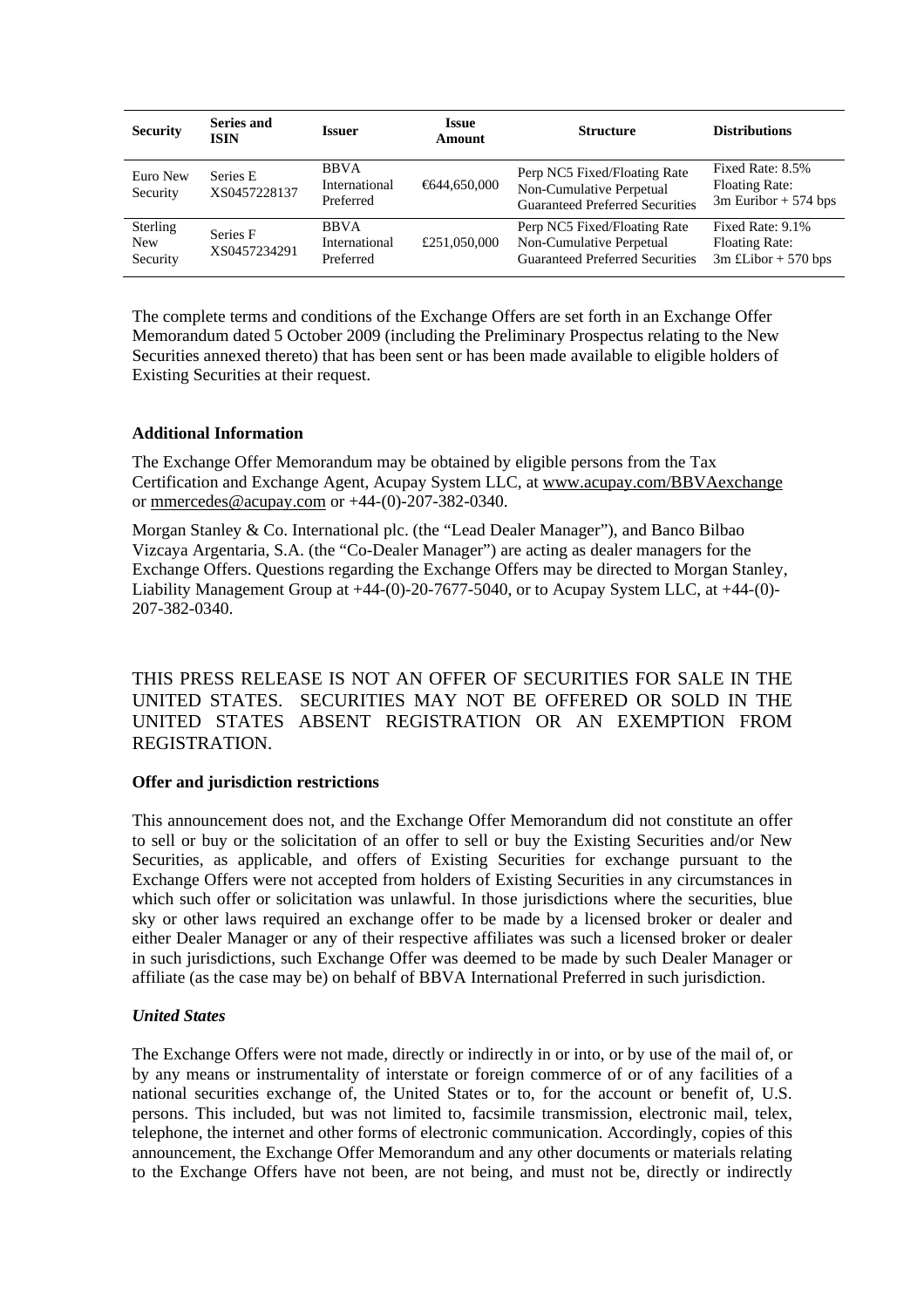mailed or otherwise transmitted, distributed or forwarded (including, without limitation, by custodians, nominees or trustees) in or into the United States or to U.S. persons and the Existing Securities have not been offered for exchange in the Exchange Offers by any such use, means, instrumentality or facilities or from within the United States or by U.S. persons. Any purported offer of Existing Securities for exchange resulting directly or indirectly from a violation of these restrictions was invalid and any purported offer of Existing Securities for exchange made by a U.S. person, a person located in the United States or any agent, fiduciary or other intermediary acting on a non-discretionary basis for a principal giving instructions from within the United States or for a U.S. person was invalid and was not accepted.

This announcement is not and the Exchange Offer Memorandum was not, an offer of securities for sale in the United States or to U.S. persons. Securities may not be offered or sold in the United States absent registration under, or an exemption from the registration requirements of, the U.S. Securities Act of 1933, as amended (the "Securities Act"). The New Securities and the guarantees thereof have not been, and will not be, registered under the Securities Act or the securities laws of any state or other jurisdiction of the United States, and may not be offered, sold or delivered, directly or indirectly, in the United States or to, or for the account or benefit of, U.S. persons. The purpose of this announcement is, and the purpose of the Exchange Offer Memorandum was, limited to the Exchange Offers and this announcement may not be, and the Exchange Offer Memorandum was not, sent or given to a person in the United States or otherwise to any person other than in an offshore transaction in accordance with Regulation S under the Securities Act.

Each holder of Existing Securities participating in an Exchange Offer was required to represent that it was not located in the United States and was not participating in that Exchange Offer from the United States, that it was participating in the Exchange Offer in accordance with Regulation S under the Securities Act and that it was not a U.S. person or it was acting on a non-discretionary basis for a principal located outside the United States that is not giving an order to participate in the Exchange Offers from the United States and was not a U.S. person. For the purposes of this and the above two paragraphs, "United States" means United States of America, its territories and possessions, any state of the United States of America and the District of Columbia.

#### *Spain*

Neither this announcement, the Exchange Offer Memorandum nor any other documents or materials relating to the Exchange Offers have been submitted or will be submitted for approval or recognition to the Spanish Securities Market Commission (*Comisión Nacional del Mercado de Valores*) and, accordingly, the Exchange Offers were not made in the Kingdom of Spain by way of a public offering, as defined and construed in Chapter I of Title III of Law 24/1988, of 28 July, on the Securities Act (as amended by Royal Decree Law 5/2005, of 11 March) and related legislation.

#### *Italy*

The Exchange Offers were not made, directly or indirectly, in the Republic of Italy ("Italy"). The Exchange Offers, this announcement and the Exchange Offer Memorandum have not been submitted to the clearance procedures of the *Commissione Nazionale per le Società e la Borsa* (CONSOB) pursuant to Italian laws and regulations. Accordingly, holders of Existing Securities are notified that, to the extent such holders were located or resident in Italy, the Exchange Offers were not available to them and they were not permitted to offer Existing Securities for exchange pursuant to the Exchange Offers nor may the New Securities be offered, sold or delivered in Italy and, as such, any exchange instruction received from or on behalf of such persons was ineffective and void, and neither this announcement, the Exchange Offer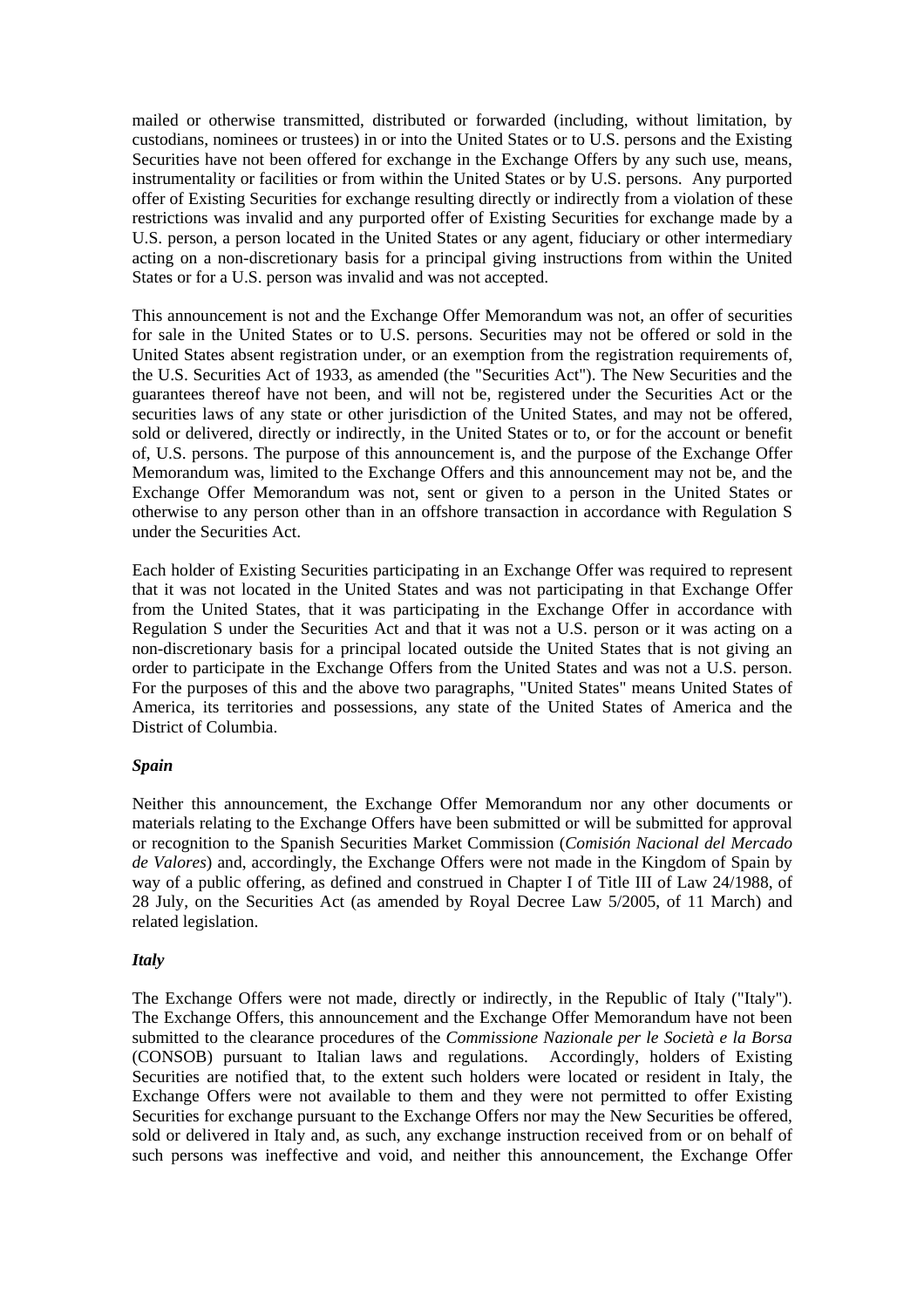Memorandum nor any other documents or materials relating to the Exchange Offers, the Existing Securities or the New Securities may be distributed or made available in Italy.

# *United Kingdom*

The communication of this announcement, the Exchange Offer Memorandum and any other documents or materials relating to the Exchange Offers is not being made and was not made and such documents and/or materials have not been approved by an authorised person for the purposes of section 21 of the Financial Services and Markets Act 2000. Accordingly, such documents and/or materials are not being and/or were not distributed to, and must not be passed on to, the general public in the United Kingdom. The communication of such documents and/or materials as a financial promotion was only and is only being made to those persons in the United Kingdom falling within the definition of investment professionals (as defined in Article 19(5) of the Financial Services and Markets Act 2000 (Financial Promotion) Order 2005 (the "Financial Promotion Order")) or persons who are or were within Article 43 of the Financial Promotion Order or any other persons to whom it may otherwise lawfully be made, or was otherwise lawfully made, under the Financial Promotion Order.

#### *France*

The Exchange Offers were not made, directly or indirectly, to the public in the Republic of France ("France"). Neither this announcement, the Exchange Offer Memorandum nor any other document or material relating to the Exchange Offers has been or shall be distributed to the public in France and only (i) providers of investment services relating to portfolio management for the account of third parties (*personnes fournissant le service d'investissement de gestion de portfeuille pour compte de tiers*) and/or (ii) qualified investors (*investisseurs qualifiés*) other than individuals, in each case acting on their own account and all as defined in, and in accordance with, Articles L.411-1, L.411-2 and D.411-1 to D.411-4 of the French *Code Monétaire et Financier* were eligible to participate in the Exchange Offers. This announcement and the Exchange Offer Memorandum have not been and will not be submitted for clearance to nor approved by the *Autorité des Marchés Financiers*.

#### *Switzerland*

Holders of Existing Securities were only invited to offer to exchange their Existing Securities for New Securities pursuant to the Exchange Offers and the New Securities were only offered for sale or otherwise in or into Switzerland in compliance with all applicable laws and regulations in force in Switzerland. To ensure compliance with the Swiss Code of Obligations and all other applicable laws and regulations of Switzerland, only the Exchange Offer Memorandum and the documents deemed to be incorporated by reference in it (including the Preliminary Prospectus) were used in the context of any invitation to holders of Existing Securities to offer to exchange their Existing Securities for New Securities pursuant to the Exchange Offers or any offer of the New Securities for sale or otherwise in or into Switzerland.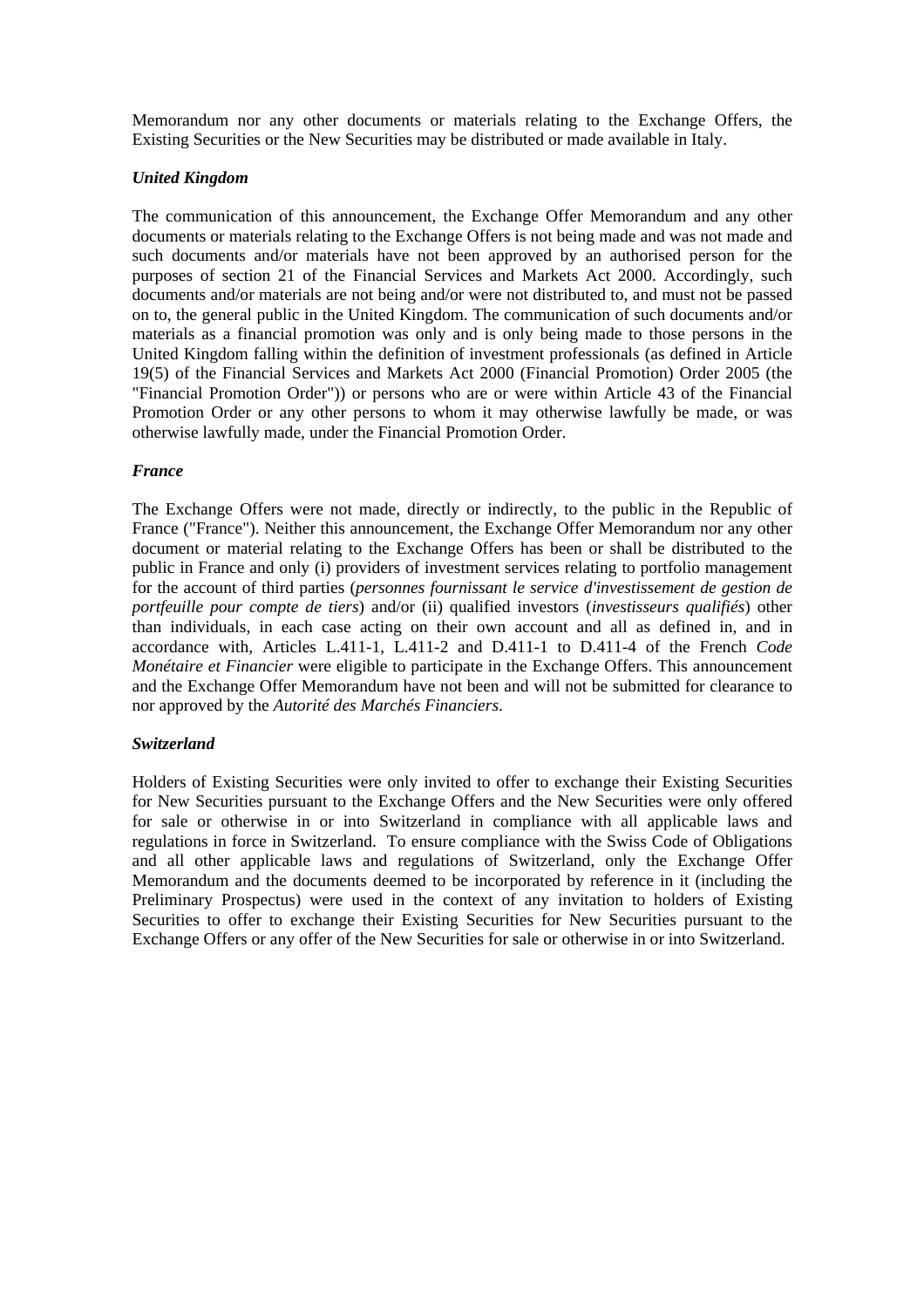# **BBVA successfully completes the exchange of three issues of preferred securities with a participation ratio of 80% of the existing securities**

- ¾ **The substantial participation ratio is the highest ratio registered at a European level in this kind of issues addressed to institutional investors.**
- ¾ **As a result of this transaction BBVA obtains more than 225 million capital gains, which shall be used to increase additional reserves.**
- ¾ **The success of the exchange shows once more the confidence placed by the investors and the market in the BBVA Group.**

**Today BBVA successfully completed the exchange offer concerning three issues of preferred securities placed among institutional investors, which was launched on October 5. The transaction was very well received by the investors, as shown by the fact that 80% of the total average weighed amount of the issues have participated in the transaction and tendered their preferred securities in exchange for the new ones. Such participation ratio constitutes a new record at a European level in this kind of transactions addressed to institutional investors and reflects the attractiveness of the Bank's offer to the investors. As a result of this exchange, BBVA shall obtain capital gains exceeding 225 million Euro, which shall be used to increase additional reserves.** 

On October 5, BBVA launched an offer to the holders of three preferred securities issues, placed among institutional investors, for a total amount of circa 1,500 million Euros. The offer was to exchange the existing securities for a new issue of preferred securities. In particular, two of those issues, for amounts of 550 million and 500 million, were denominated in Euros, and the third one for 400 million, in pounds.

The Bank successfully concluded the offer, which was very well received by the investors, since 80% of the total average weighed amount accepted the exchange for the new preferred securities. The participation ratio establishes a new record at a European level in the acceptance of this kind of transactions addressed to institutional investors.

Pursuant to the final data of the offer, where BBVA and Morgan Stanley acted as dealer managers, the acceptance ratio of the exchange was 84.4% and 67.1%, respectively, in the two issues of preferred securities denominated in Euros, and